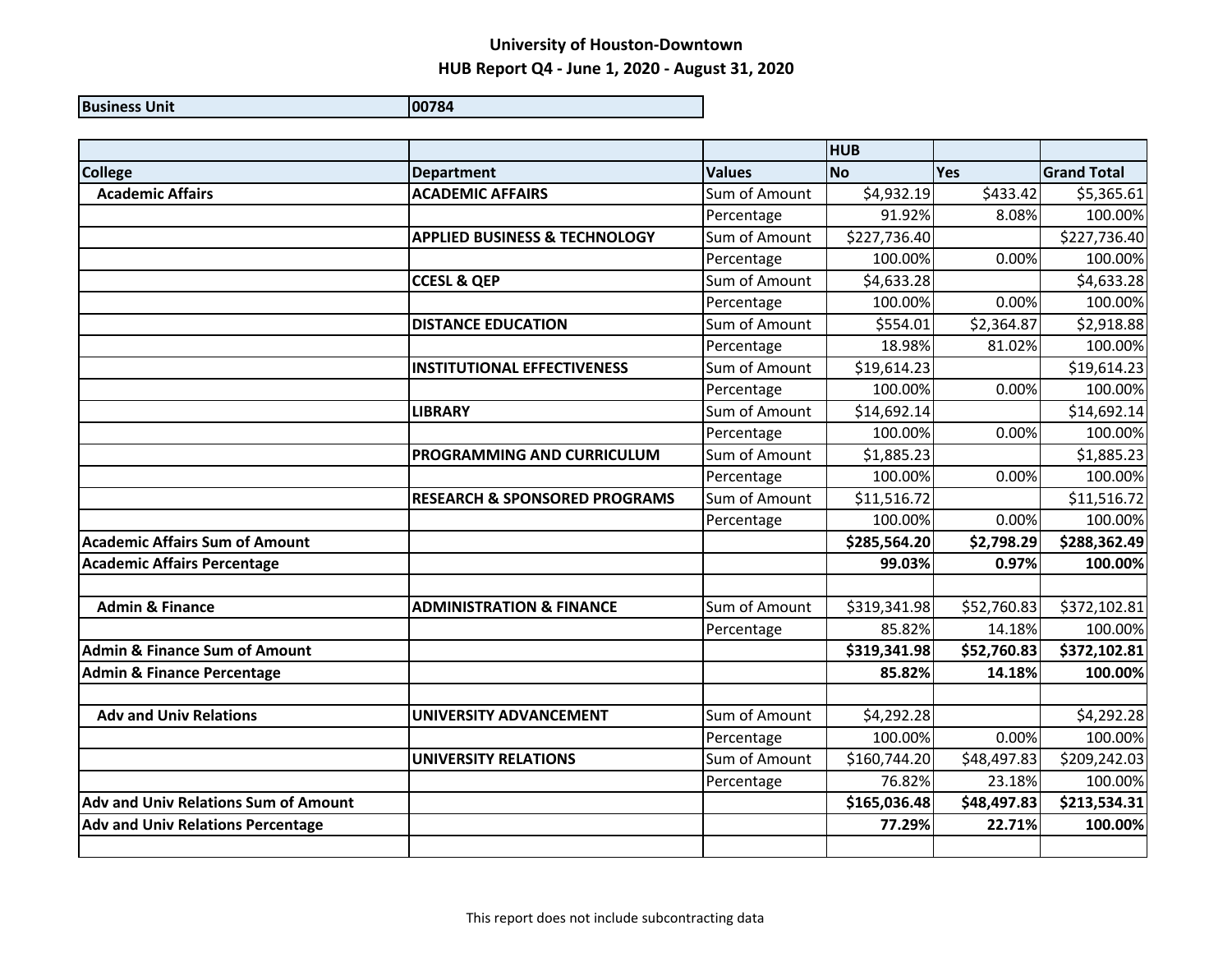| <b>Budget Procur &amp; Contracts</b>               | <b>BUDGET PROCUR &amp; CONTRACTS</b>       | Sum of Amount | \$228.00    |             | \$228.00    |
|----------------------------------------------------|--------------------------------------------|---------------|-------------|-------------|-------------|
|                                                    |                                            | Percentage    | 100.00%     | 0.00%       | 100.00%     |
| <b>Budget Procur &amp; Contracts Sum of Amount</b> |                                            |               | \$228.00    |             | \$228.00    |
| <b>Budget Procur &amp; Contracts Percentage</b>    |                                            |               | 100.00%     | 0.00%       | 100.00%     |
|                                                    |                                            |               |             |             |             |
| <b>Business Affairs</b>                            | <b>BUSINESS AFFAIRS</b>                    | Sum of Amount | \$5,477.72  | \$2,583.86  | \$8,061.58  |
|                                                    |                                            | Percentage    | 67.95%      | 32.05%      | 100.00%     |
|                                                    | <b>STUDENT FINANCIALS</b>                  | Sum of Amount | \$1,100.00  |             | \$1,100.00  |
|                                                    |                                            | Percentage    | 100.00%     | 0.00%       | 100.00%     |
| <b>Business Affairs Sum of Amount</b>              |                                            |               | \$6,577.72  | \$2,583.86  | \$9,161.58  |
| <b>Business Affairs Percentage</b>                 |                                            |               | 71.80%      | 28.20%      | 100.00%     |
|                                                    |                                            |               |             |             |             |
| <b>CHSS</b>                                        | <b>ARTS &amp; COMMUNICATION</b>            | Sum of Amount | \$4,239.65  | \$2,101.80  | \$6,341.45  |
|                                                    |                                            | Percentage    | 66.86%      | 33.14%      | 100.00%     |
|                                                    | <b>COLLEGE OF HUMANITIES &amp; SOC SC</b>  | Sum of Amount | \$1,548.00  | \$2,039.89  | \$3,587.89  |
|                                                    |                                            | Percentage    | 43.15%      | 56.85%      | 100.00%     |
|                                                    | <b>ENGLISH</b>                             | Sum of Amount | \$12,633.08 |             | \$12,633.08 |
|                                                    |                                            | Percentage    | 100.00%     | 0.00%       | 100.00%     |
|                                                    | <b>GALLERY</b>                             | Sum of Amount | \$135.00    |             | \$135.00    |
|                                                    |                                            | Percentage    | 100.00%     | 0.00%       | 100.00%     |
|                                                    | <b>HISTORY, HUMANITIES &amp; LANGUAGES</b> | Sum of Amount | \$450.00    | \$89.06     | \$539.06    |
|                                                    |                                            | Percentage    | 83.48%      | 16.52%      | 100.00%     |
|                                                    | <b>SOCIAL SCIENCES</b>                     | Sum of Amount | \$4,899.92  | \$19,344.17 | \$24,244.09 |
|                                                    |                                            | Percentage    | 20.21%      | 79.79%      | 100.00%     |
| <b>CHSS Sum of Amount</b>                          |                                            |               | \$23,905.65 | \$23,574.92 | \$47,480.57 |
| <b>CHSS Percentage</b>                             |                                            |               | 50.35%      | 49.65%      | 100.00%     |
|                                                    |                                            |               |             |             |             |
| <b>CPS</b>                                         | <b>COLLEGE OF PUBLIC SERVICE</b>           | Sum of Amount | \$6,230.98  | \$892.54    | \$7,123.52  |
|                                                    |                                            | Percentage    | 87.47%      | 12.53%      | 100.00%     |
|                                                    | <b>CRIMINAL JUSTICE</b>                    | Sum of Amount | \$5,241.19  |             | \$5,241.19  |
|                                                    |                                            | Percentage    | 100.00%     | 0.00%       | 100.00%     |
|                                                    | <b>CRIMINAL JUSTICE CENTER</b>             | Sum of Amount | \$32,492.72 | \$297.01    | \$32,789.73 |
|                                                    |                                            | Percentage    | 99.09%      | 0.91%       | 100.00%     |
|                                                    | <b>CTR PUBLIC SERV&amp;COMM RESEARCH</b>   | Sum of Amount | \$5.40      | \$2,008.37  | \$2,013.77  |
|                                                    |                                            | Percentage    | 0.27%       | 99.73%      | 100.00%     |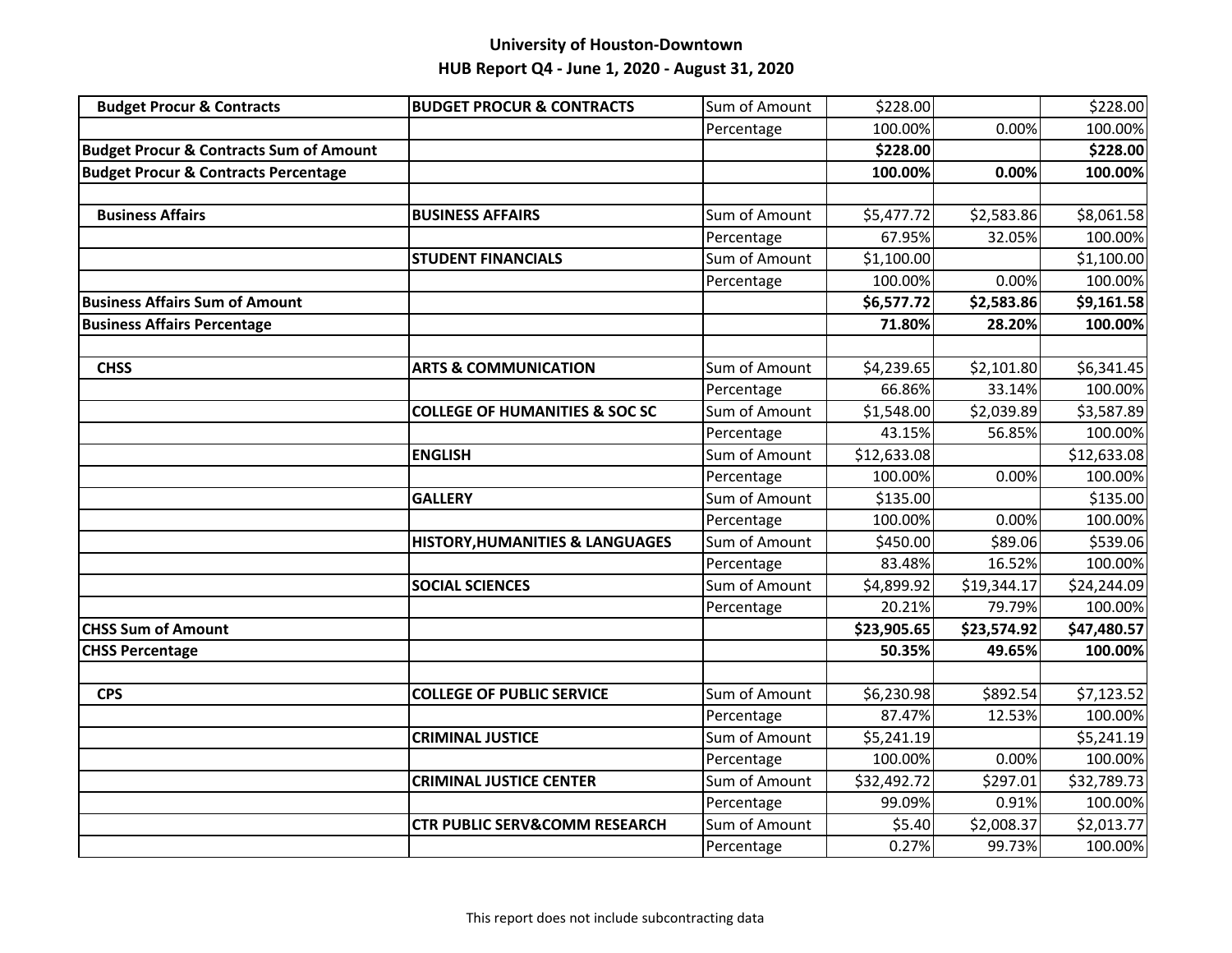| <b>CPS</b>                                 | <b>SOCIAL WORK</b>                        | Sum of Amount | \$513.00     |             | \$513.00     |
|--------------------------------------------|-------------------------------------------|---------------|--------------|-------------|--------------|
|                                            |                                           | Percentage    | 100.00%      | 0.00%       | 100.00%      |
|                                            | <b>URBAN EDUCATION</b>                    | Sum of Amount | \$17,206.29  | \$1,080.44  | \$18,286.73  |
|                                            |                                           | Percentage    | 94.09%       | 5.91%       | 100.00%      |
| <b>CPS Sum of Amount</b>                   |                                           |               | \$61,689.58  | \$4,278.36  | \$65,967.94  |
| <b>CPS Percentage</b>                      |                                           |               | 93.51%       | 6.49%       | 100.00%      |
|                                            |                                           |               |              |             |              |
| <b>CST</b>                                 | <b>COLLEGE OF SCIENCE &amp; TECHNOLOG</b> | Sum of Amount | \$19,991.66  | \$5,500.00  | \$25,491.66  |
|                                            |                                           | Percentage    | 78.42%       | 21.58%      | 100.00%      |
|                                            | <b>COMP SCI &amp; ENG TECH</b>            | Sum of Amount | \$4,536.09   |             | \$4,536.09   |
|                                            |                                           | Percentage    | 100.00%      | 0.00%       | 100.00%      |
|                                            | <b>MATHEMATICS AND STATISTICS</b>         | Sum of Amount | \$11,271.18  |             | \$11,271.18  |
|                                            |                                           | Percentage    | 100.00%      | 0.00%       | 100.00%      |
|                                            | <b>NATURAL SCIENCES</b>                   | Sum of Amount | \$14,589.42  | \$5,709.18  | \$20,298.60  |
|                                            |                                           | Percentage    | 71.87%       | 28.13%      | 100.00%      |
|                                            | <b>SCHOLARS ACADEMY</b>                   | Sum of Amount | \$13,339.69  | \$6,525.85  | \$19,865.54  |
|                                            |                                           | Percentage    | 67.15%       | 32.85%      | 100.00%      |
| <b>CST Sum of Amount</b>                   |                                           |               | \$63,728.04  | \$17,735.03 | \$81,463.07  |
| <b>CST Percentage</b>                      |                                           |               | 78.23%       | 21.77%      | 100.00%      |
|                                            |                                           |               |              |             |              |
| <b>Enrollment Management</b>               | <b>ENROLLMENT COMMUNICATIONS</b>          | Sum of Amount | \$16,449.23  | \$940.66    | \$17,389.89  |
|                                            |                                           | Percentage    | 94.59%       | 5.41%       | 100.00%      |
|                                            | <b>ENROLLMENT MANAGEMENT</b>              | Sum of Amount | \$30,456.48  |             | \$30,456.48  |
|                                            |                                           | Percentage    | 100.00%      | 0.00%       | 100.00%      |
|                                            | <b>FINANCIAL AID</b>                      | Sum of Amount | \$30,134.40  |             | \$30,134.40  |
|                                            |                                           | Percentage    | 100.00%      | 0.00%       | 100.00%      |
|                                            | <b>REGISTRAR</b>                          | Sum of Amount | \$6,814.15   | \$11,366.13 | \$18,180.28  |
|                                            |                                           | Percentage    | 37.48%       | 62.52%      | 100.00%      |
|                                            | <b>TESTING</b>                            | Sum of Amount | \$2,815.98   | \$1,733.62  | \$4,549.60   |
|                                            |                                           | Percentage    | 61.90%       | 38.10%      | 100.00%      |
|                                            | <b>UNDERGRADUATE ADMISSIONS</b>           | Sum of Amount | \$21,400.76  | \$155.56    | \$21,556.32  |
|                                            |                                           | Percentage    | 99.28%       | 0.72%       | 100.00%      |
| <b>Enrollment Management Sum of Amount</b> |                                           |               | \$108,071.00 | \$14,195.97 | \$122,266.97 |
| <b>Enrollment Management Percentage</b>    |                                           |               | 88.39%       | 11.61%      | 100.00%      |
|                                            |                                           |               |              |             |              |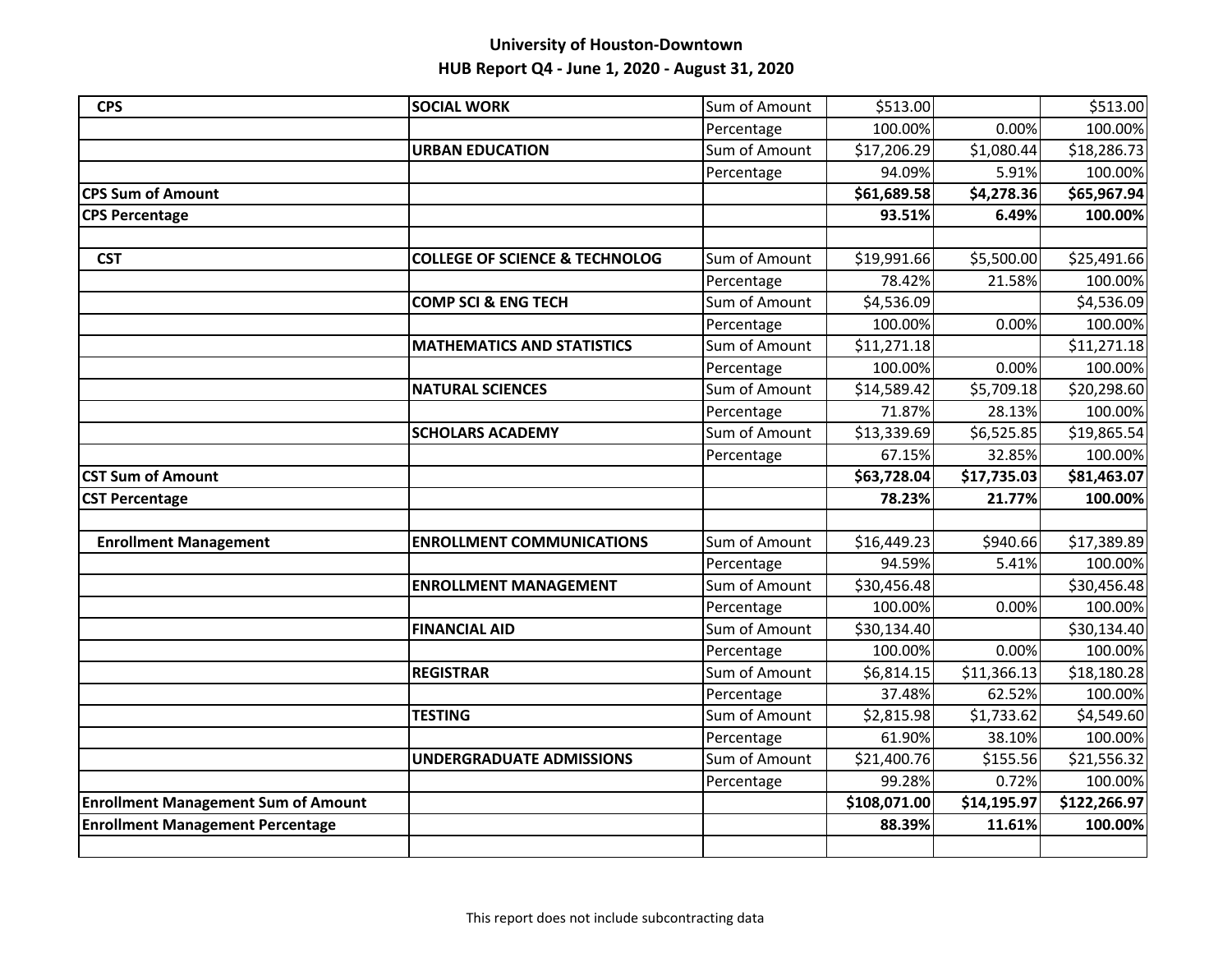| <b>ESO</b>                                 | <b>EMPLOYMENT SVCS &amp; OPERATIONS</b> | Sum of Amount | \$5,184.10     | \$253.38     | \$5,437.48                  |
|--------------------------------------------|-----------------------------------------|---------------|----------------|--------------|-----------------------------|
|                                            |                                         | Percentage    | 95.34%         | 4.66%        | 100.00%                     |
| <b>ESO Sum of Amount</b>                   |                                         |               | \$5,184.10     | \$253.38     | \$5,437.48                  |
| <b>ESO Percentage</b>                      |                                         |               | 95.34%         | 4.66%        | 100.00%                     |
|                                            |                                         |               |                |              |                             |
| <b>Facilities Management</b>               | <b>FACILITIES MANAGEMENT</b>            | Sum of Amount | \$1,150,100.89 |              | \$417,966.54 \$1,568,067.43 |
|                                            |                                         | Percentage    | 73.35%         | 26.65%       | 100.00%                     |
| <b>Facilities Management Sum of Amount</b> |                                         |               | \$1,150,100.89 |              | \$417,966.54 \$1,568,067.43 |
| <b>Facilities Management Percentage</b>    |                                         |               | 73.35%         | 26.65%       | 100.00%                     |
|                                            |                                         |               |                |              |                             |
| <b>Info Technology</b>                     | COMP / TELECOM & VIDEO NET              | Sum of Amount | \$129,502.91   | \$4,426.45   | \$133,929.36                |
|                                            |                                         | Percentage    | 96.69%         | 3.31%        | 100.00%                     |
|                                            | <b>ENTERPRISE SYSTEMS</b>               | Sum of Amount | \$90,732.91    | \$115,442.72 | \$206,175.63                |
|                                            |                                         | Percentage    | 44.01%         | 55.99%       | 100.00%                     |
|                                            | <b>INFORMATION TECHNOLOGY</b>           | Sum of Amount | \$67,093.97    | \$87,104.60  | \$154,198.57                |
|                                            |                                         | Percentage    | 43.51%         | 56.49%       | 100.00%                     |
|                                            | <b>TECH LEARNING SERVICES</b>           | Sum of Amount | \$18,373.94    | \$9,737.68   | \$28,111.62                 |
|                                            |                                         | Percentage    | 65.36%         | 34.64%       | 100.00%                     |
|                                            | <b>TECH SERVICES</b>                    | Sum of Amount |                | \$330,340.21 | \$330,340.21                |
|                                            |                                         | Percentage    | 0.00%          | 100.00%      | 100.00%                     |
|                                            | <b>USER SUPPORT SVCS</b>                | Sum of Amount | \$1,050.22     | \$204,864.20 | \$205,914.42                |
|                                            |                                         | Percentage    | 0.51%          | 99.49%       | 100.00%                     |
| Info Technology Sum of Amount              |                                         |               | \$306,753.95   |              | \$751,915.86 \$1,058,669.81 |
| <b>Info Technology Percentage</b>          |                                         |               | 28.98%         | 71.02%       | 100.00%                     |
|                                            |                                         |               |                |              |                             |
| <b>MDCOB</b>                               | <b>ACCOUNTING &amp; INT'L BUSINESS</b>  | Sum of Amount | \$1,426.23     |              | \$1,426.23                  |
|                                            |                                         | Percentage    | 100.00%        | 0.00%        | 100.00%                     |
|                                            | <b>FINANCE &amp; MGMT INFO SYSTEMS</b>  | Sum of Amount | \$1,169.50     |              | \$1,169.50                  |
|                                            |                                         | Percentage    | 100.00%        | 0.00%        | 100.00%                     |
|                                            | <b>GEN BUS, MARKET &amp; SUPP CHAIN</b> | Sum of Amount | \$2,315.03     |              | \$2,315.03                  |
|                                            |                                         | Percentage    | 100.00%        | 0.00%        | 100.00%                     |
|                                            | <b>M DAVIES COLLEGE OF BUSINESS</b>     | Sum of Amount | \$15,329.67    | \$43,742.32  | \$59,071.99                 |
|                                            |                                         | Percentage    | 25.95%         | 74.05%       | 100.00%                     |
|                                            | <b>MGMT &amp; INSURANCE RISK MGMT</b>   | Sum of Amount | \$815.50       |              | \$815.50                    |
|                                            |                                         | Percentage    | 100.00%        | 0.00%        | 100.00%                     |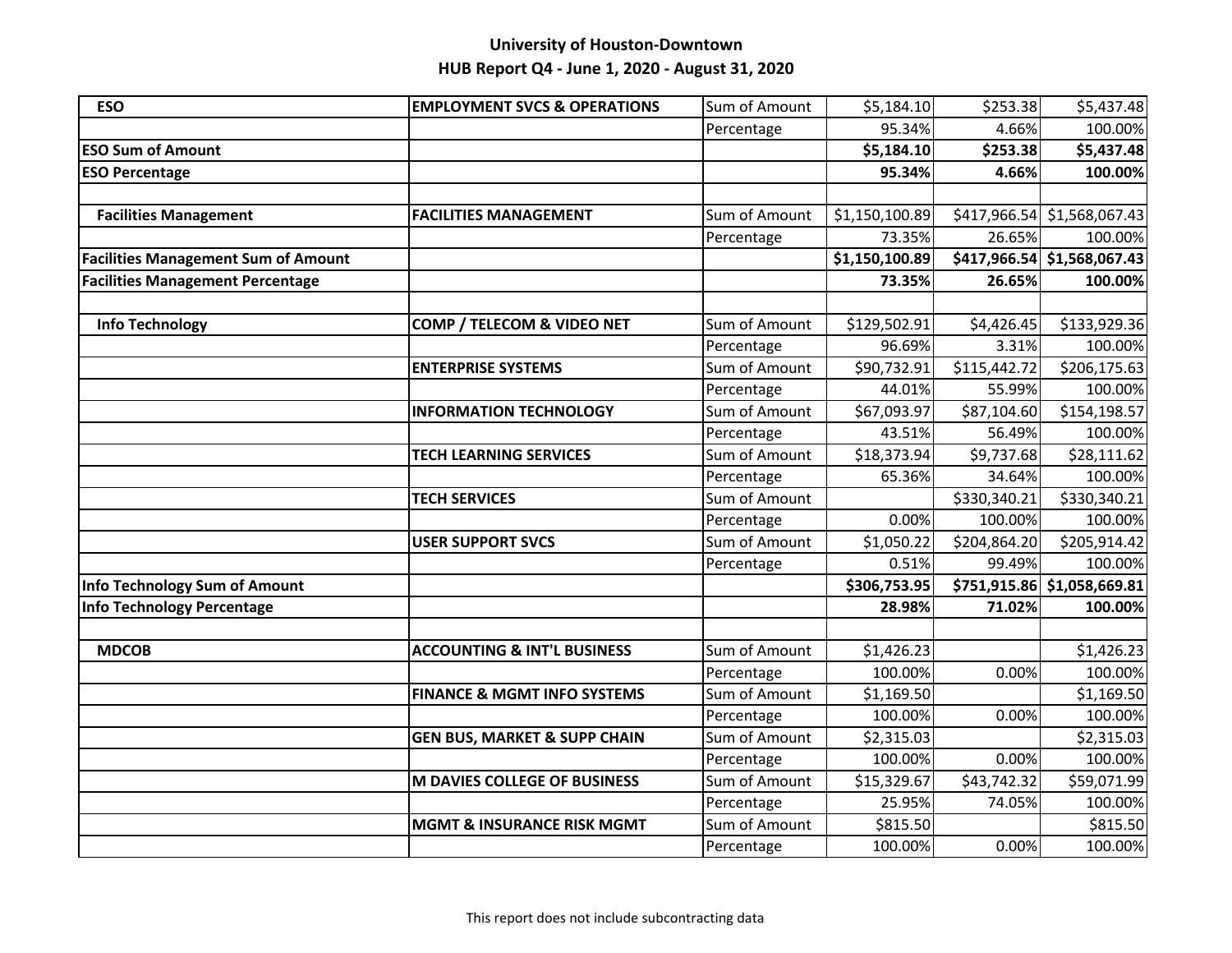| <b>MDCOB Sum of Amount</b>           |                                          |               | \$21,055.93  | \$43,742.32 | \$64,798.25  |
|--------------------------------------|------------------------------------------|---------------|--------------|-------------|--------------|
| <b>MDCOB Percentage</b>              |                                          |               | 32.49%       | 67.51%      | 100.00%      |
|                                      |                                          |               |              |             |              |
| <b>President</b>                     | <b>CTR FOR DIVERSITY &amp; INCLUSION</b> | Sum of Amount | \$269.24     |             | \$269.24     |
|                                      |                                          | Percentage    | 100.00%      | 0.00%       | 100.00%      |
|                                      | <b>OFFICE OF THE PRESIDENT</b>           | Sum of Amount | \$24,937.74  | \$144.00    | \$25,081.74  |
|                                      |                                          | Percentage    | 99.43%       | 0.57%       | 100.00%      |
| <b>President Sum of Amount</b>       |                                          |               | \$25,206.98  | \$144.00    | \$25,350.98  |
| <b>President Percentage</b>          |                                          |               | 99.43%       | 0.57%       | 100.00%      |
|                                      |                                          |               |              |             |              |
| <b>Public Safety</b>                 | <b>EMERGENCY MANAGEMENT</b>              | Sum of Amount | \$457.85     | \$1,015.30  | \$1,473.15   |
|                                      |                                          | Percentage    | 31.08%       | 68.92%      | 100.00%      |
|                                      | <b>ENVIRONMENTAL HEALTH &amp; SAFETY</b> | Sum of Amount | \$178.99     | \$1,577.60  | \$1,756.59   |
|                                      |                                          | Percentage    | 10.19%       | 89.81%      | 100.00%      |
|                                      | <b>POLICE</b>                            | Sum of Amount | \$10,090.00  | \$1,391.55  | \$11,481.55  |
|                                      |                                          | Percentage    | 87.88%       | 12.12%      | 100.00%      |
| <b>Public Safety Sum of Amount</b>   |                                          |               | \$10,726.84  | \$3,984.45  | \$14,711.29  |
| <b>Public Safety Percentage</b>      |                                          |               | 72.92%       | 27.08%      | 100.00%      |
|                                      |                                          |               |              |             |              |
| <b>Student Affairs</b>               | <b>CAREER SERVICES</b>                   | Sum of Amount | \$5,305.41   |             | \$5,305.41   |
|                                      |                                          | Percentage    | 100.00%      | 0.00%       | 100.00%      |
|                                      | <b>DISABILITY SERVICES</b>               | Sum of Amount | \$12,680.09  | \$2,137.50  | \$14,817.59  |
|                                      |                                          | Percentage    | 85.57%       | 14.43%      | 100.00%      |
|                                      | <b>SPORTS &amp; FITNESS</b>              | Sum of Amount | \$10,766.70  | \$7,276.50  | \$18,043.20  |
|                                      |                                          | Percentage    | 59.67%       | 40.33%      | 100.00%      |
|                                      | <b>STUD HEALTH SERVICES</b>              | Sum of Amount | \$420,926.00 |             | \$420,926.00 |
|                                      |                                          | Percentage    | 100.00%      | 0.00%       | 100.00%      |
|                                      | <b>STUDENT ACTIVITIES</b>                | Sum of Amount | \$2,230.03   | \$386.81    | \$2,616.84   |
|                                      |                                          | Percentage    | 85.22%       | 14.78%      | 100.00%      |
|                                      | <b>STUDENT AFFAIRS</b>                   | Sum of Amount | \$4,199.25   | \$40,471.34 | \$44,670.59  |
|                                      |                                          | Percentage    | 9.40%        | 90.60%      | 100.00%      |
|                                      | <b>VETERANS SERVICES</b>                 | Sum of Amount | \$154.00     |             | \$154.00     |
|                                      |                                          | Percentage    | 100.00%      | 0.00%       | 100.00%      |
| <b>Student Affairs Sum of Amount</b> |                                          |               | \$456,261.48 | \$50,272.15 | \$506,533.63 |
| <b>Student Affairs Percentage</b>    |                                          |               | 90.08%       | 9.92%       | 100.00%      |